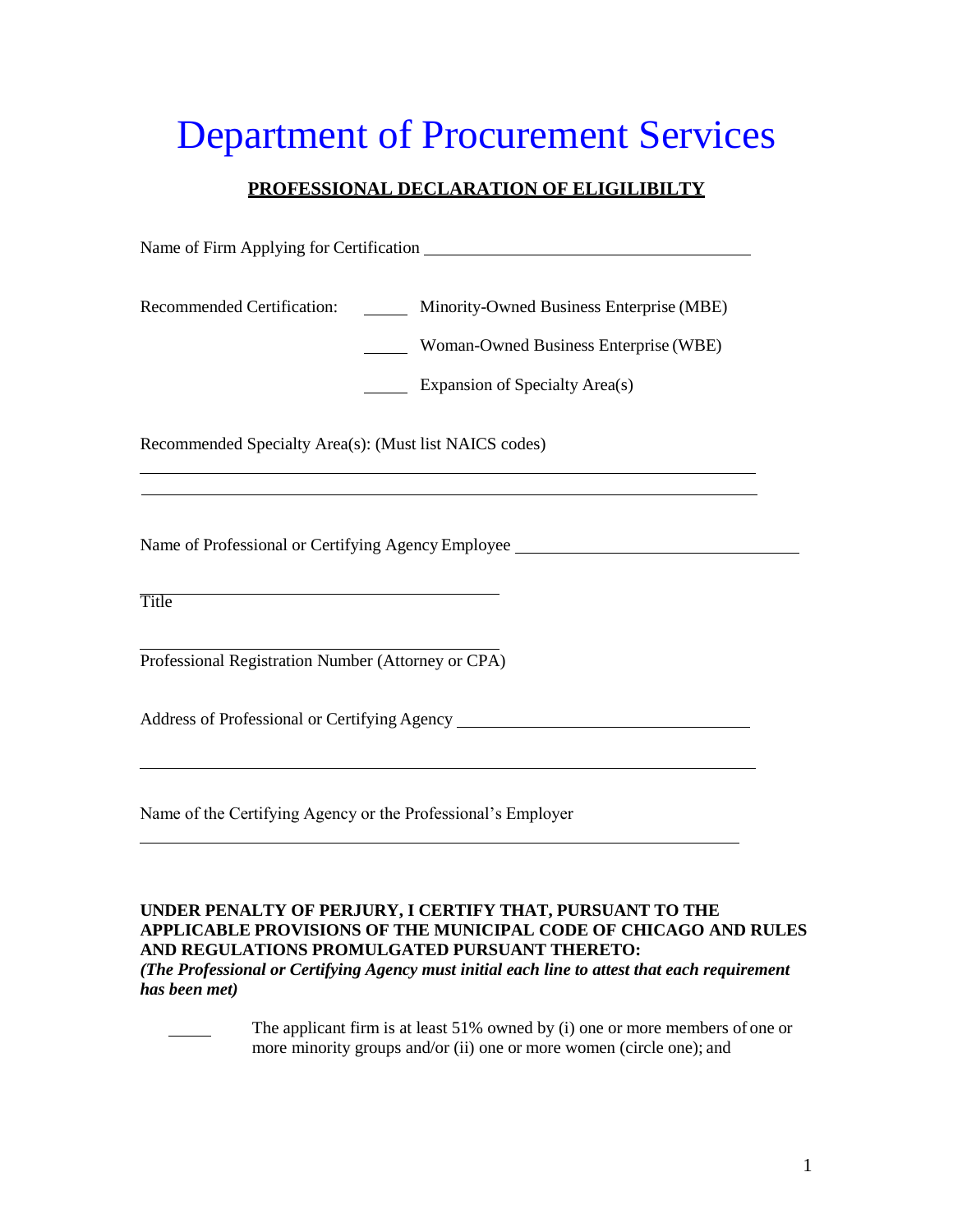| The applicant firm's management and daily business operations are controlled by<br>(i) one or more members of one or more minority groups and/or (ii) one or<br>more women (circle one); and                                                                                                                                |
|-----------------------------------------------------------------------------------------------------------------------------------------------------------------------------------------------------------------------------------------------------------------------------------------------------------------------------|
| The applicant firm is a local business located in<br>county;<br>and                                                                                                                                                                                                                                                         |
| The applicant firm's annual average gross receipts over the previous three fiscal<br>years do not exceed \$38.11 million. (The applicant firm's annual average gross<br>receipts over the previous three fiscal years are \$<br>$);$ and                                                                                    |
| The applicant firm is a legitimate for-profit business; and                                                                                                                                                                                                                                                                 |
| The applicant firm is not a construction firm or company; and                                                                                                                                                                                                                                                               |
| The applicant firm is not a supplier, distributor or broker; and                                                                                                                                                                                                                                                            |
| The owner(s) of the applicant firm has the necessary resources and the expertise<br>to operate in the firm's field of work; and                                                                                                                                                                                             |
| The applicant firm is a viable business; and                                                                                                                                                                                                                                                                                |
| All of the required documents are attached to the certification application; and                                                                                                                                                                                                                                            |
| I am a licensed attorney or certified public accountant in the State of Illinois,<br>having held such license for at least three years, and am in good standing with the<br>applicable licensing board, or I am a certification officer employed by a<br>certifying agency as defined by the Municipal Code of Chicago; and |
| I do not have a familial relationship with the owner(s) of the firm applying for<br>certification; and                                                                                                                                                                                                                      |
| I do not have ownership interest in the firm applying for certification; and                                                                                                                                                                                                                                                |
| I have not been convicted or found liable of:<br>(1) knowingly making a false statement of material fact on or in connection<br>with any City application, or                                                                                                                                                               |
| knowingly submitting in support of any City application any document<br>(2)<br>containing false or fraudulent information, or                                                                                                                                                                                               |
| knowingly affixing a false signature to any City application; and<br>(3)                                                                                                                                                                                                                                                    |
| I have not been debarred or otherwise found to be ineligible to do business with<br>the City pursuant to Section 2-92-320 of the Municipal Code of Chicago; and                                                                                                                                                             |
| I have read and understand the City of Chicago Regulations Governing<br>Certification of Minority and Women-Owned Business Enterprises; and                                                                                                                                                                                 |
| I conducted a site visit of the applicant firm's facility(s) to determine eligibility<br>as an MBE or WBE; and                                                                                                                                                                                                              |